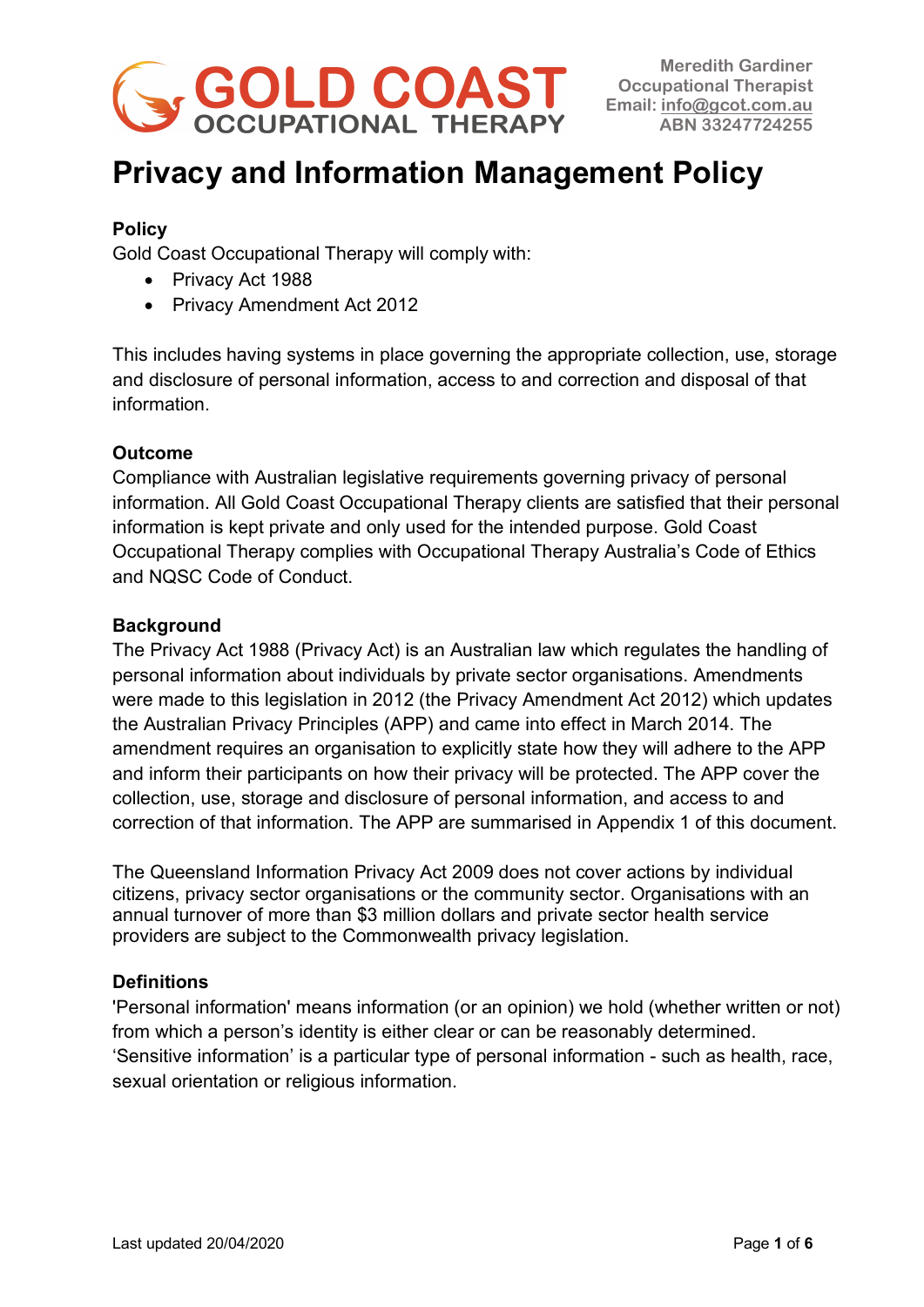

## **Procedures**

1. The Director of Gold Coast Occupational Therapy will review the Privacy Policy annually to ensure it complies with changes in legislation and ensure they understand their responsibility to protect the privacy of individuals' personal information.

## *Managing Privacy of Participant Information Storage*

- Participant information collected is kept in an individual participant record.
- Each participant record has a unique identification number (NDIS number).
- A participant record includes: personal information clinical notes investigations • correspondence from other healthcare providers • data recording sheets • photographs • video footage.
- Anti-virus, anti-malware software and regularly changed password protection is used as a means of protecting information stored on the computer.
- Participant information is backed up to a password protected secure cloud platform - Google Drive.
- Paper records are kept in locked, fireproof cabinets.
- Participant information is stored for seven years post the date of last discharge. In the case of participants aged under 18 years, information is kept until their 25th birthday and seven years post discharge.
- Participant related information, or any papers identifying a participant are destroyed by shredding and deleting from the computer and all databases.
- User access to all computers and mobile devices holding participant information is managed by passwords and automatic inactive logouts.
- Only the Director of Gold Coast Occupational Therapy has access to participant records.

# *Managing Privacy and Confidentiality Requirements of Participants*

- Gold Coast Occupational Therapy refers to their Privacy Policy on the participant's NDIS Service Agreement.
- The NDIS Service Agreement includes five specific consents:
	- 1. Consent for sharing information
	- 2. Consent for receiving services
	- 3. Consent for photography
	- 4. Consent to participate in Participant Satisfaction Surveys
	- 5. Consent to participate in Quality Management Activities
- These consents are discussed with the participant and /or their decision maker in a way they can understand prior to the commencement of service.
- Persons contacting Gold Coast Occupational Therapy with an enquiry do not need to provide personal details. However, once a decision is made to progress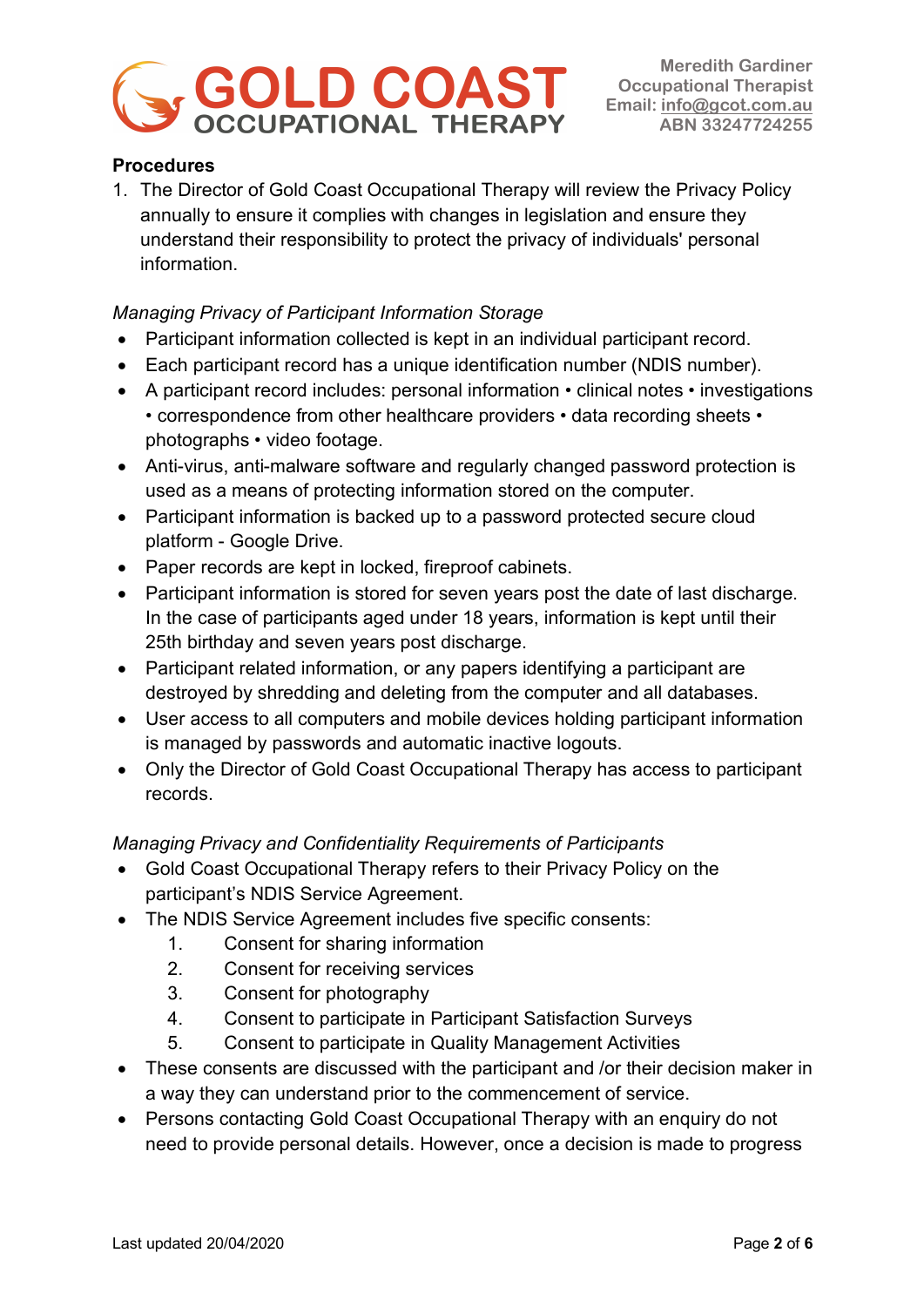

to utilising Gold Coast Occupational Therapy services, personal and sensitive information will need to be collected.

- Gold Coast Occupational Therapy may need to share pertinent participant information with other health professionals, equipment suppliers, service providers, NDIS or school. Information is only shared in order to provide the best service possible. Permission to share information is sought from the participant prior to the delivery of services and as required at other points of intervention as / if required.
- Personal information is not disclosed to third parties outside of Gold Coast Occupational Therapy, other than for a purpose made known to the participant and to which they have consented, or unless required by law.
- "There are certain circumstances where NDIS providers should disclose information about a person without consent from the person involved. This might include mandatory reporting requirements on child protection matters, and obligations to report incidences of violence, exploitation, neglect and abuse, and sexual misconduct to the NDIS Commission and police". (NQSC Code of Conduct)
- Participants are informed there may be circumstances when the law requires Gold Coast Occupational Therapy to share information without their consent.
- Therapist will request permission to perform procedures that require physical touch or invasion of personal space and explain these procedures. Informed consent may need to be provided by an alternative decision maker. Therapist will monitor for signs of implied consent and withdrawal of consent in participants who have difficulty communicating or understanding events (intellectual, communication impairment).
- Therapist will consider everyday personal privacy needs to maintain participant's dignity.

# *Maintaining Privacy During Telehealth*

- Gold Coast Occupational Therapy uses a telehealth platform that is compliant with Australian privacy and security legislation (Coviu).
- Gold Coast Occupational Therapy seeks specific consent from participants to participate in telehealth, informing them of the risks and benefits of using telehealth (see Telehealth Consent form).

# *Keeping Accurate Participant Information*

- Participants are informed of the need to provide us with up to date, accurate and complete information.
- Gold Coast Occupational Therapy staff update information on the participant record at the time of reviews or when they become aware of change in information.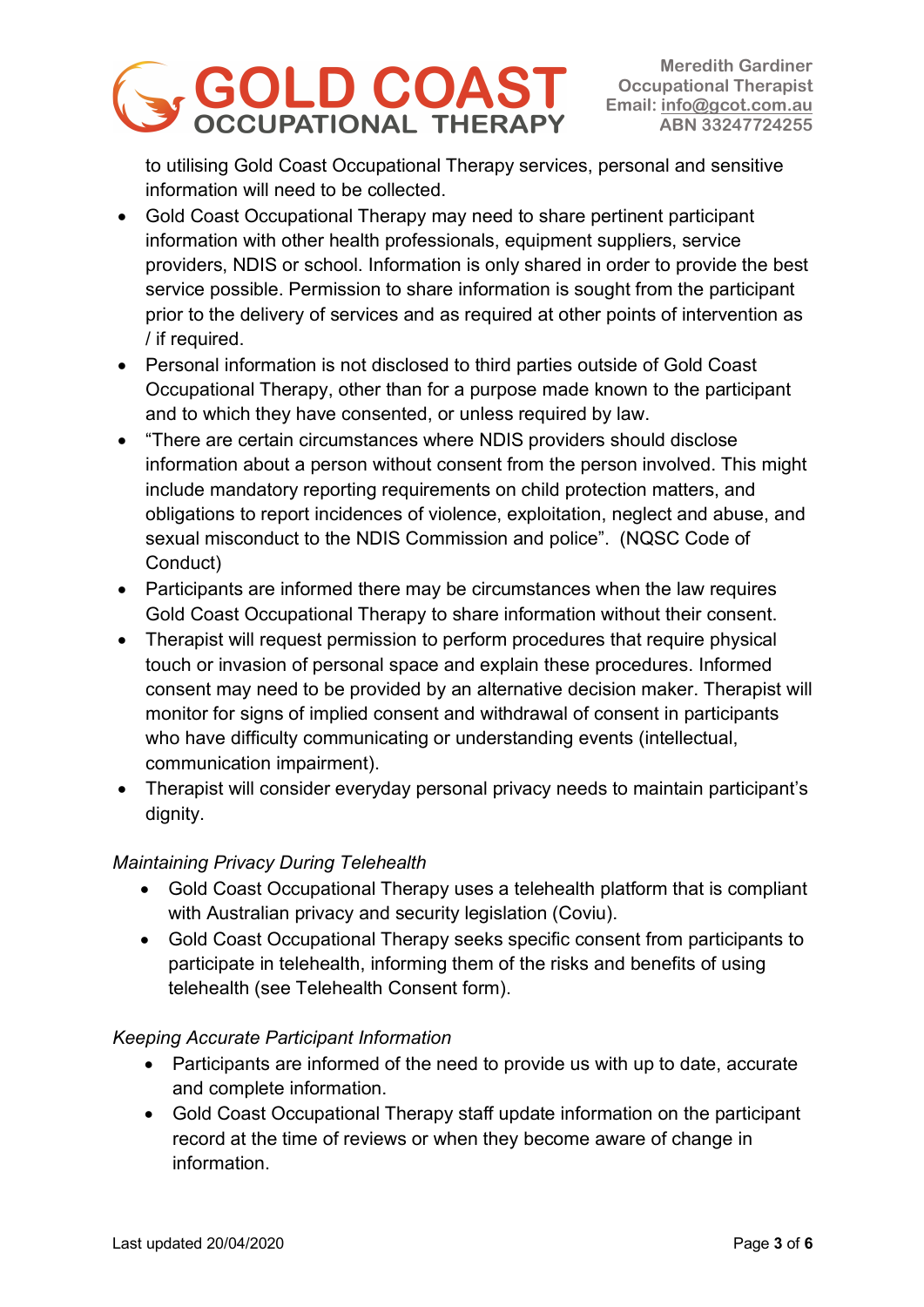

• Therapist updates the participant record as soon as practical after the delivery of services to ensure information is accurate and correct.

## *Using Participant Information for Other Purposes*

Under no circumstances will Gold Coast Occupational Therapy use personal details for purposes other than stated above, unless specific written consent is given by the participant or their representative.

#### *Participant Access to Their Information*

Participants have the right to access the personal information Gold Coast Occupational Therapy holds about them. To do this, participants must contact the Director of Gold Coast Occupational Therapy.

#### *Management of a Privacy Complaint*

• If a person has a complaint regarding the way in which their personal information is being handled by Gold Coast Occupational Therapy, in the first instance they are to contact the Director. The complaint will be dealt with as per *the Complaints Management Policy*. If the parties are unable to reach a satisfactory solution through negotiation, the person may request an independent person (such as the Office of the Australian Privacy Commissioner or the NDIS Quality and Safeguards Commission) to investigate the complaint. Gold Coast Occupational Therapy will provide every cooperation with this process.

## **Guiding documents:**

- Office of the Australian Information Commissioner. Guidelines on Privacy in the Private Health Sector.
- Occupational Therapy Australia (2020). Telehealth guidelines.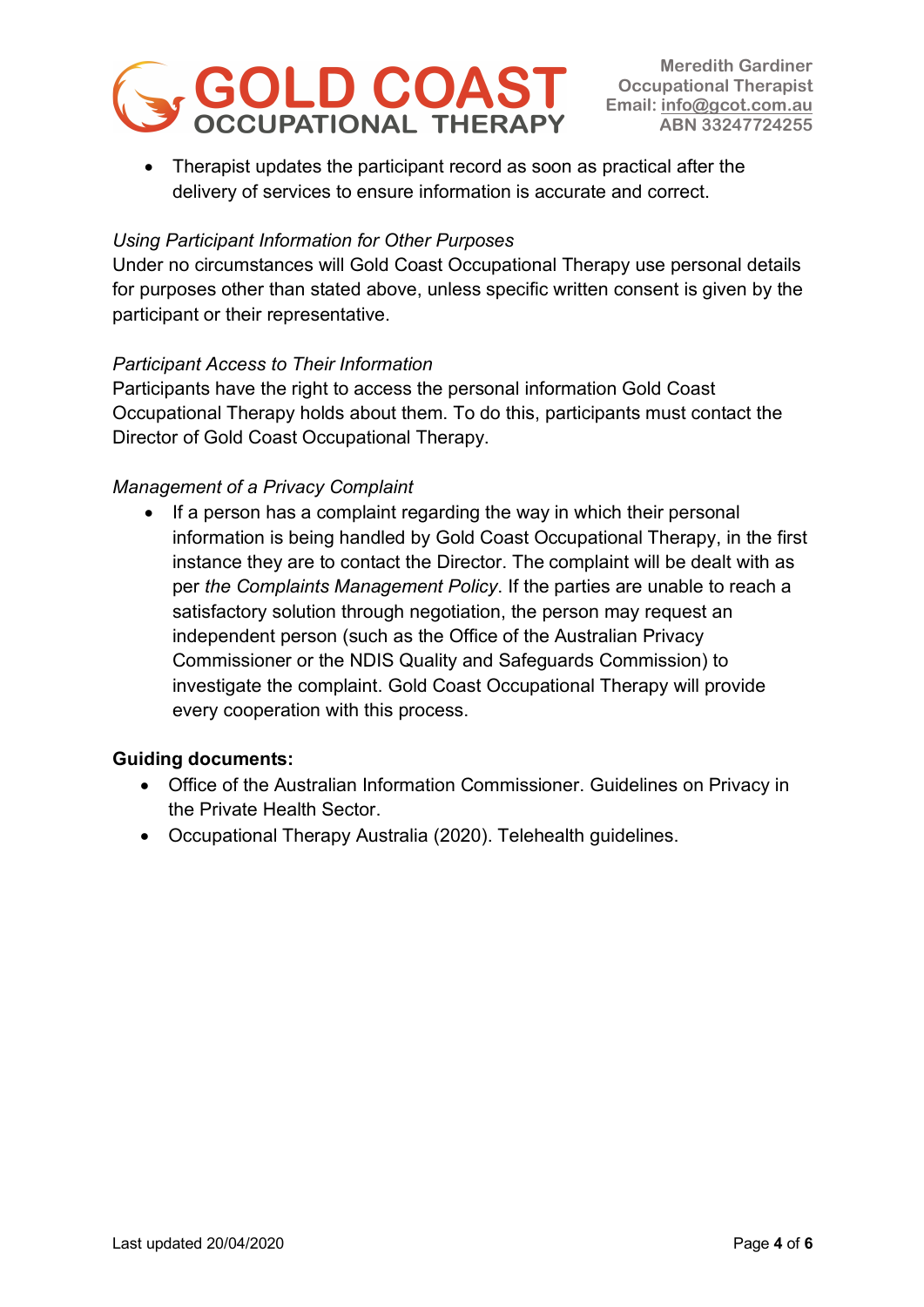

## **Appendix 1: Summary of the 13 Australian Privacy Principles**

## **APP 1 — Open and transparent management of personal information**

Ensures that APP entities manage personal information in an open and transparent way. This includes having a clearly expressed and up to date APP privacy policy.

#### **APP 2 — Anonymity and pseudonymity**

Requires APP entities to give individuals the option of not identifying themselves, or of using a pseudonym. Limited exceptions apply.

#### **APP 3 — Collection of solicited personal information**

Outlines when an APP entity can collect personal information that is solicited. It applies higher standards to the collection of 'sensitive' information.

#### **APP 4 — Dealing with unsolicited personal information**

Outlines how APP entities must deal with unsolicited personal information.

#### **APP 5 — Notification of the collection of personal information**

Outlines when and in what circumstances an APP entity that collects personal information must notify an individual of certain matters.

#### **APP 6 — Use or disclosure of personal information**

Outlines the circumstances in which an APP entity may use or disclose personal information that it holds.

#### **APP 7 — Direct marketing**

An organisation may only use or disclose personal information for direct marketing purposes if certain conditions are met.

#### **APP 8 — Cross-border disclosure of personal information**

Outlines the steps an APP entity must take to protect personal information before it is disclosed overseas.

#### **APP 9 — Adoption, use or disclosure of government related identifiers**

Outlines the limited circumstances when an organisation may adopt a government related identifier of an individual as its own identifier, or use or disclose a government related identifier of an individual.

#### **APP 10 — Quality of personal information**

An APP entity must take reasonable steps to ensure the personal information it collects is accurate, up to date and complete. An entity must also take reasonable steps to ensure the personal information it uses or discloses is accurate, up to date, complete and relevant, having regard to the purpose of the use or disclosure.

#### **APP 11 — Security of personal information**

An APP entity must take reasonable steps to protect personal information it holds from misuse, interference and loss, and from unauthorised access, modification or